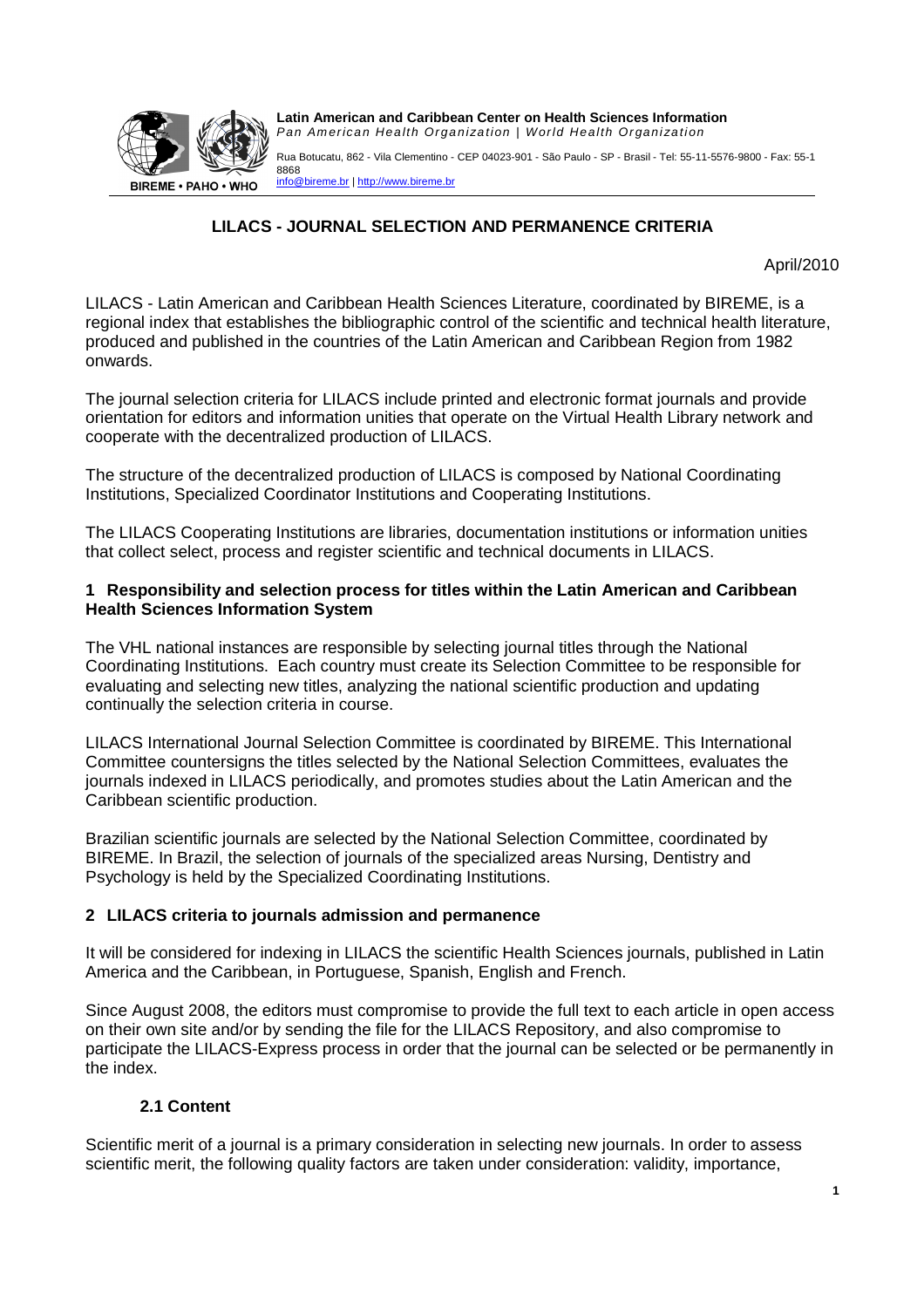

Rua Botucatu, 862 - Vila Clementino - CEP 04023-901 - São Paulo - SP - Brasil - Tel: 55-11-5576-9800 - Fax: 55-11 8868 info@bireme.br | http://www.bireme.br

originality of the topic, contribution to the specific area in question and the structure of the scientific work.

The publication of a significant number of original articles (at least 50% of them in each number) is required in the selection of a new journal title. Scientific journals must predominantly publish the result of original scientific research with regard to experimental, theoretical and observational aspects related to the Health Sciences area, and include descriptive analysis and/or inference of own data.

Whenever necessary, the National Selection Committee may request peers to confirm the predominance of original contributions.

The journals should basically be addressed to health care professionals in general (researchers, professors, students, physicians, nurses, dentists, psychologists, pharmacists, physiotherapist…), authorities, managers and the general public.

Occasionally, journals that cover topics correlated to the health care area may be selected, such as Sanitary Engineering, Pharmacy and Biochemistry, Biology and Veterinary, if considered to be of interest to this field, that is, if there are unfolding of these sciences to human health, for example, human diseases caused by animal vectors. In these cases, the journal will be selectively analyzed, rather than as a whole (cover to cover).

## **Texts characteristics to be considered in selected journals:**

- Original article (contribution purposed to public original and unpublished research results to be replied or generalized. The discursive formulations with theorizing effect and the researches of qualitative methodology, on the whole, are also considered original articles.) (at least 50% of them in each number);
- Literature review article (contribution that uses researches methods that present the synthesis of multiple studies published and provides general conclusions concerning a particular study area, carried out of systematical way, promoting the deepening of the knowledge of the investigated topic);
- Original clinical communications accompanied by analyses and discussions based on scientific researches;
- Reflection article or analysis of philosophical, ethical or social aspects related to the Health Sciences area;
- Case reports with discussions based on scientific researches,
- Epidemiological statistics with analyses and discussions based on scientific researches;
- Qualitative studies that broach subjects related to the Health Sciences area.

# **Publications that will not be indexed:**

• Journals that basically publish articles translated or presented in other journals, save if they are part of the exceptions of item 2.1.1;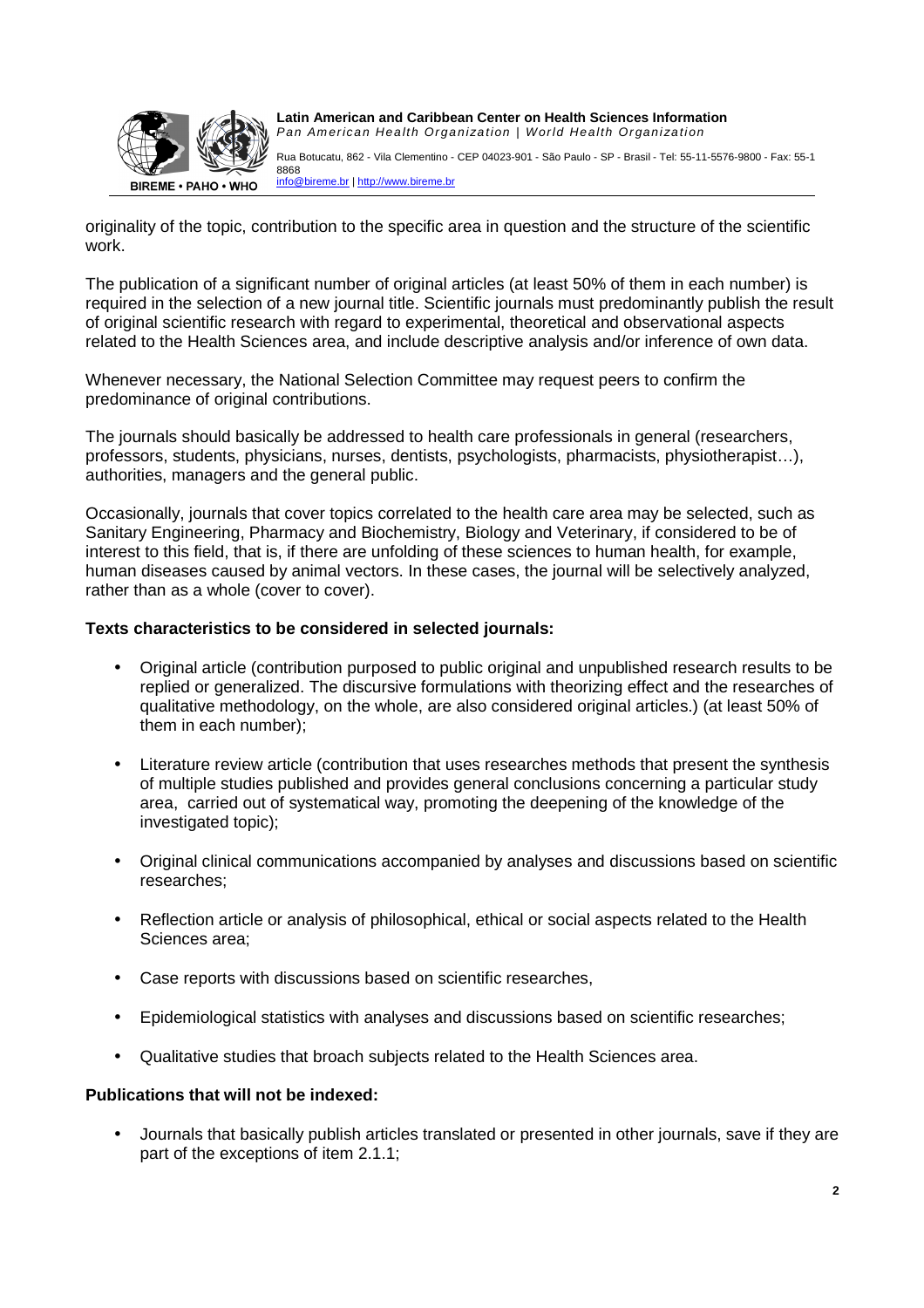

Rua Botucatu, 862 - Vila Clementino - CEP 04023-901 - São Paulo - SP - Brasil - Tel: 55-11-5576-9800 - Fax: 55-11 8868 info@bireme.br | http://www.bireme.br

- Activities report from societies or scientific associations, abstracts, news and book reviews;
- News bulletins or publications directed to organizational and informative topics;
- Journals with commercial nature.

The advertising content or commercial sponsorships should not raise any doubts on the objectivity of the published material neither contemplates conflicts of interest.

# **2.1.1 Articles re-edition**

Journals that publish articles present in other journals will not be accepted, save in the cases mentioned by the recommendation of the International Committee of Medical Journal Editors – ICMJE (http://www.icmje.org – Overlapping Publications – Acceptable Secondary Publication), that is, some articles as directresses produced by governmental agencies or professional organizations that require wide publication. The articles re-edition by many other reasons, on the same or other language, especially that ones published in journals of other countries, is justified and can brings benefits since the conditions mentioned on the ICMJE be satisfied.

The journal must include information about the approval of the journal editor where the article was published by the first time and must be made the citation of the original source in footnote.

### **2.2 Peer Review**

The review and approval of the contributions to scientific journals must be performed by peers. The peer review is the critical evaluation of the manuscripts submitted to the journal by specialists that can be part of the editorial board, without predominance or exclusivity of this editorial board. The journal editor should formally specify the peer review process adopted for contributions approval. It is required the indication of the main dates of the process, including the receipt and acceptance dates.

### **2.3 Editorial Board**

The journal must present a competent Editorial Board. The constitution of a journal's editorial board must be public and its members should be renowned specialists with well-known experience in their areas, including members from foreign institutions with known prestige. It is recommended that the journal indicates the institutions which the members of the editorial board belong, the city and the country The National Selection Committee will check the scientific production of the members of the editorial board in specialized international databases.

Journals whose Editorial board members are predominantly from one institution or a single geographical region should be analyzed by the National Selection Committee as institutional or local nature journals and may not be considered for indexing in LILACS.

### **2.4 Regularity of publication**

Regularity of publication is one of the mandatory criteria in the evaluation process. In order to be selected for the LILACS, the journal should appear punctually as scheduled. In other words, a quarterly journal has to be published four times a year; six-monthly publication has be published twice a year, and so on.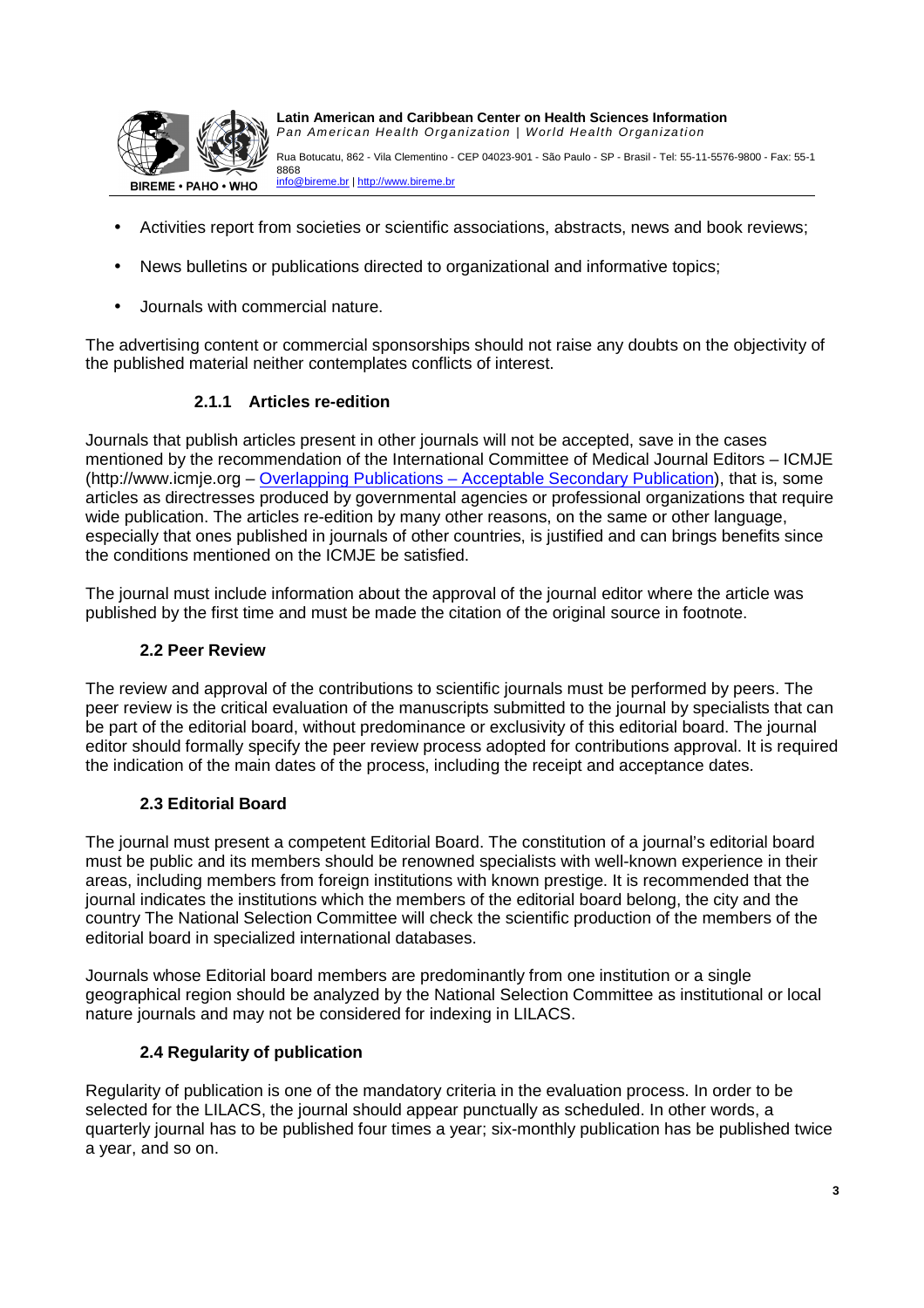

Rua Botucatu, 862 - Vila Clementino - CEP 04023-901 - São Paulo - SP - Brasil - Tel: 55-11-5576-9800 - Fax: 55-11 8868 info@bireme.br | http://www.bireme.br

Journals with more than six months delay in publication will not be selected. Journals with one year or more delay in publication may be excluded from the LILACS.

# **2.5 Frequency**

Frequency is an indicator of the scientific production flow in a specific area covered by a journal. In the Health Sciences area, it is recommended that journals should be published at least quarterly.

# **2.6 Lifetime**

Journals must have published at least three issues in order to apply for evaluation. Consequently, new journals should not be sent to the National Selection Committee before bringing out the required number of issues. If there is not issue published in the year of the submission of the journal for LILACS, it will not be considered for the evaluation.

Note: the collection of the title approved at LILACS must be initiated from the last analyzed and approved issue, in accordance with the selection criteria. The National Selection Committee may recommend later its retrospective indexing.

# **2.7 Standardization**

Journals should:

- Specify the followed rule(s) for the presentation and structuring of the text and references, in order to allow the evaluation of compliance with the proposed standardization;
- Include clear instructions for the authors that reflect the following criteria, if possible:
	- selection of the works (peer review);
	- institutional affiliation of the author(s):
	- indication of the source(s) of research funding;
	- identification of the responsibility of the author(s) for the contents of the work;
	- conflict(s) of interest that may affect the outcome;
	- presentation of report from ethical committee (recognized by NHC National Health Council) for experimental studies in humans and animals;
	- rules adopted by the journal, including guidelines for the presentation of abstracts and the selection of key words;
	- classification of the sections found in the journal;
	- exigency of register of the Clinical Trials studies in databases according to the recommendation for the editors of LILACS and SCIELO available in: http://espacio.bvsalud.org/boletim.php?articleId=05100457200752. Attention: The instructions for the authors must inform that the database name, the abbreviation and/or the number of the Clinical Trial should be registered in the end of the article abstract(s).
- presentation format compatible with the rules for scientific articles publishing;
- contain the abstracts and key words for the works in both original languages and English version. The use of the Health Sciences Descriptors (DeCS) is recommended for the selection of the key words http://decs.bvs.br/l/homepagei.htm
- display the International Standard Serial Number (ISSN).

# **2.8 Layout**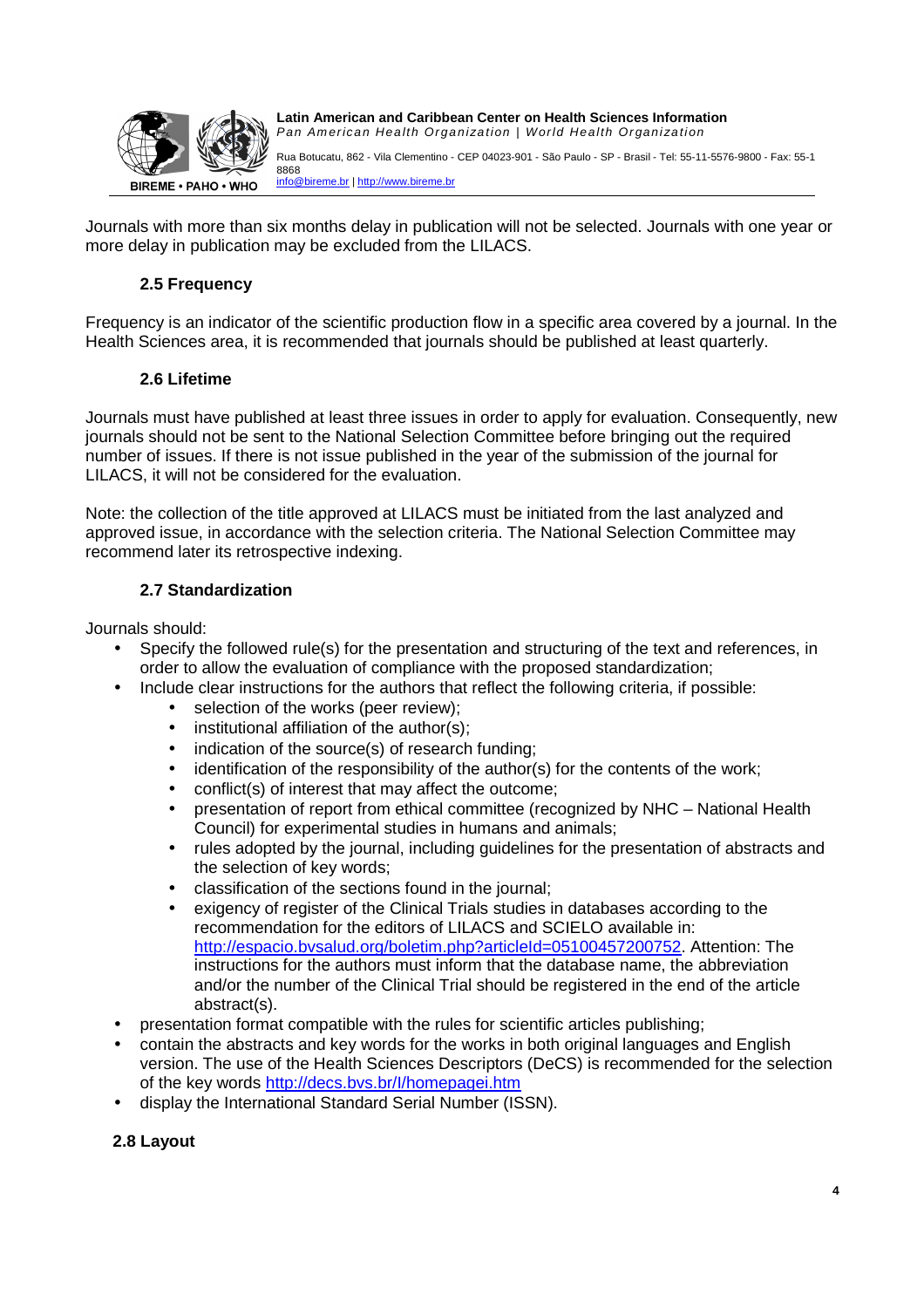

Rua Botucatu, 862 - Vila Clementino - CEP 04023-901 - São Paulo - SP - Brasil - Tel: 55-11-5576-9800 - Fax: 55-11 8868

info@bireme.br | http://www.bireme.br

The journal should feature high-quality graphics, illustrations and printing for its layout. The presentation format is very important in order to ensure access to the document, through either traditional publishing way or electronic media.

# **3 Forwarding journals for selection**

The last three issues must be sent to the National Coordinating Institutions to the journal be submitted to the LILACS evaluation process. Journals are forwarded by their editors to the National Coordinating Institutions to be evaluated for inclusion in LILACS, as well as by users or Scientific Editors' Associations. The National Coordinating Institutions may also analyze a journal and recommend it to the National Selection Committee, even if the editor has not formally requested its inclusion in LILACS.

Brazilian journals should be sent to BIREME or to the Specialized Coordinating Institutions to the evaluation of specific journals from areas mentioned at item 1.

# **4 Admission process report**

Admission of a journal to LILACS must be carried out only after a favorable report by National Selection Committee in each country.

The evaluation process is based on three main aspects: (1) format, related to the adaptation to the rules; (2) endogenous, related to the institutional and geographic concentration of the editorial board and the authors; (3) content, to assure the scientific quality. If these items are not satisfied, it will be sent a report with the items to be improved.

The evaluation of the format aspects includes characteristics based on international studies and rules about the edition of scientific journals.

The endogenous evaluation is done from the declared affiliation of the editorial board, the reviewers and the authors. The verification of the tendency to the institutional or geographic concentration of these elements is considered as a negative result for the admission of the journal in the collection. Journals that attend satisfactorily the anterior aspects will be evaluated by their contents, based on the opinion of at least two specialists from the area of the journal, in relation to the following characteristics:

- a. Representation of the editorial board, reviewers and authors;
- b. Scientific character of the journal articles;
- c. Peer review process;
- d. Importance for the development of the area.

LILACS Unit will contribute with the work of the Brazilian National Committee of Selection, organizing the necessary information and documentation. Only the journals that follow the item 2 will be directed for the analyses of the LILACS Evaluation and Selection Committee.

The Committee's report will be forwarded to the journal editor with the recommendations to the journal be in accordance with the LILACS criteria with a period stated to its implantation, and in the case of it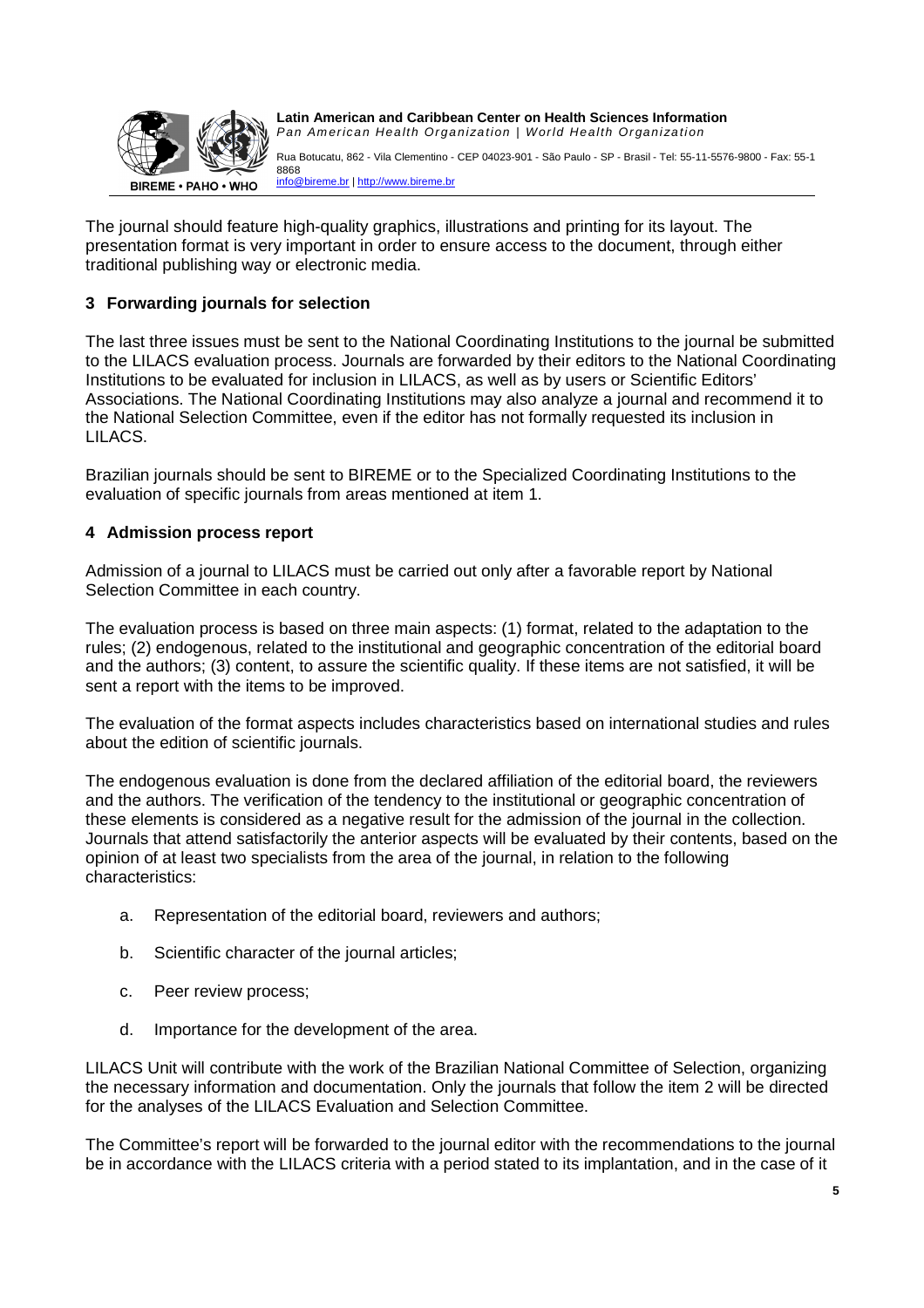

Rua Botucatu, 862 - Vila Clementino - CEP 04023-901 - São Paulo - SP - Brasil - Tel: 55-11-5576-9800 - Fax: 55-11 8868

info@bireme.br | http://www.bireme.br

be approved, after the revaluation, is will be indexed in LILACS. Indexing will be done from the evaluated and approved issues.

In case of a negative Committee's report, a new evaluation can be required by the editor, after the journal has been properly adapted to the LILACS Selection Criteria, proven through the submission of the three issues published after the evaluation date, and at least one of them should be published on the year of its new submission to the evaluation process.

BIREME must always be notified about a new title selection by the National Selection Committees for its inclusion in SeCS (Serials in Health Sciences) before its indexing in the database.

## **5 Exclusion process report**

A journal indexed in LILACS may be excluded if it fails to comply with the requisites specified at item 2. This exclusion will take place after the appearance of the National Evaluation and Selection Committee and the sending of the communication to the editor. The non-response to the communication will be considered a wish to interrupt the indexing of the journal in LILACS.

## **6 Judgment appeals**

Journal editor may appeal against judgments of the National Selection Committee, in relation to both admission and exclusion process. These appeals will be analyzed by the National Selection Committee and by LILACS International Journal Selection Committee if necessary. The Committee final report will be sent to the editor.

### **7 Readmission process**

The journal must be submitted again to the evaluation process for the readmission, when should be presented the three consecutive issues more recent. The readmission will not be carried out immediately after its exclusion from the LILACS. The journals may be re-admitted whenever they comply with the Selection Criteria in at least three new consecutive issues.

### **8 Commitment of the editors**

As a counterpart to the indexing and international dissemination of the journals, scientific editors of the journals selected for LILACS are committed to keeping it up to date, while maintaining the high standards of the indexed journals. Indexed journals are evaluated regularly in order to ensure compliance with LILACS quality control.

In addition, BIREME as a signatory of the Salvador Declaration about the Open Access provides and stimulates the publication of full texts of all the documents indexed in LILACS. So that, only the journals that agree with this condition and promote the full access to the content of the journals will be selected to be indexed in LILACS.

The editors of the printed journals selected for LILACS should sent a copy of new issues as soon as they are published as a donation to the Indexing Cooperating Institution, to BIREME (in the case of Brazilian journals) and to the National Coordinating Institution (in the case of journals from other countries) and provide the access to the full text of each article through the LILACS-Express initiative